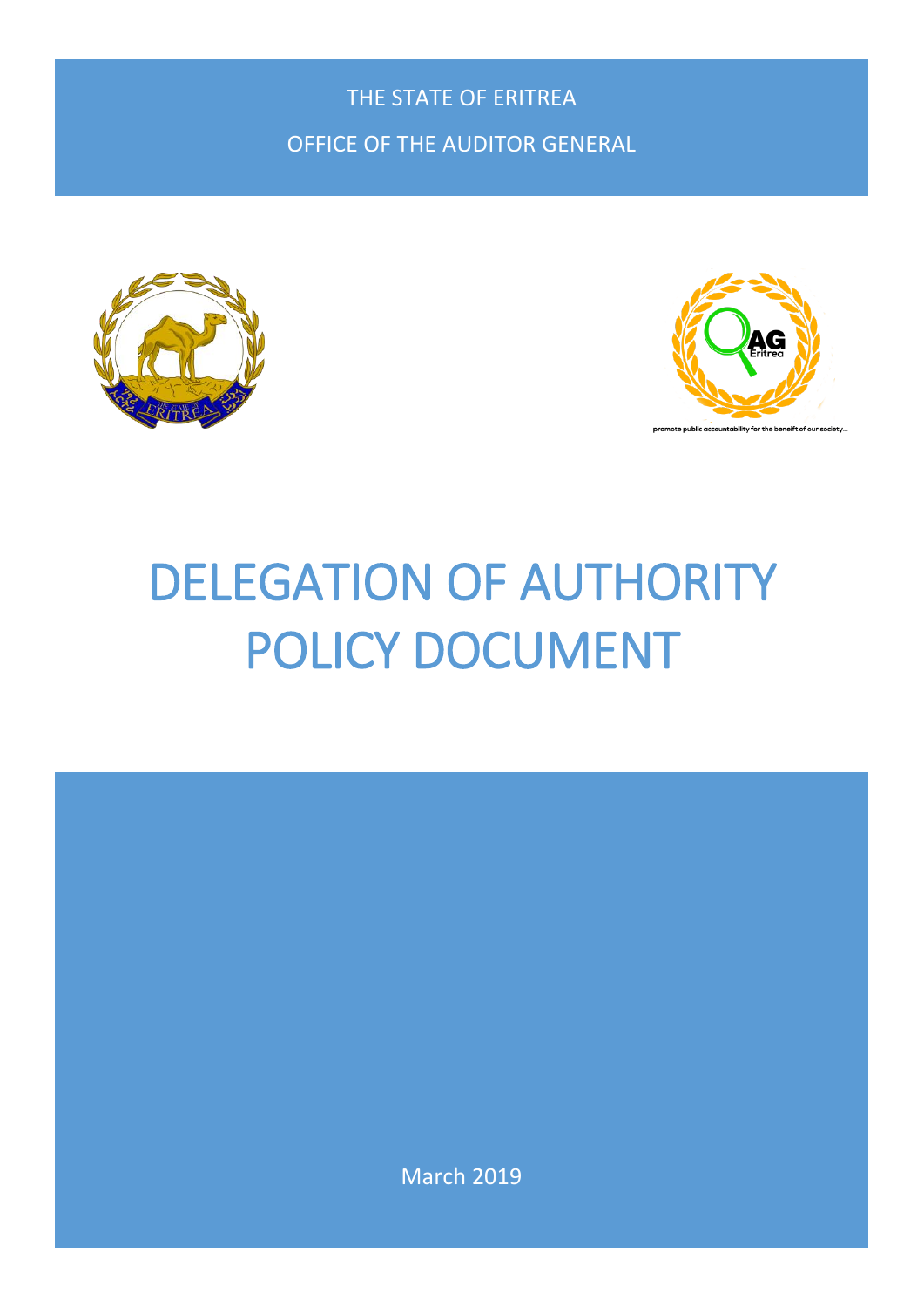## Contents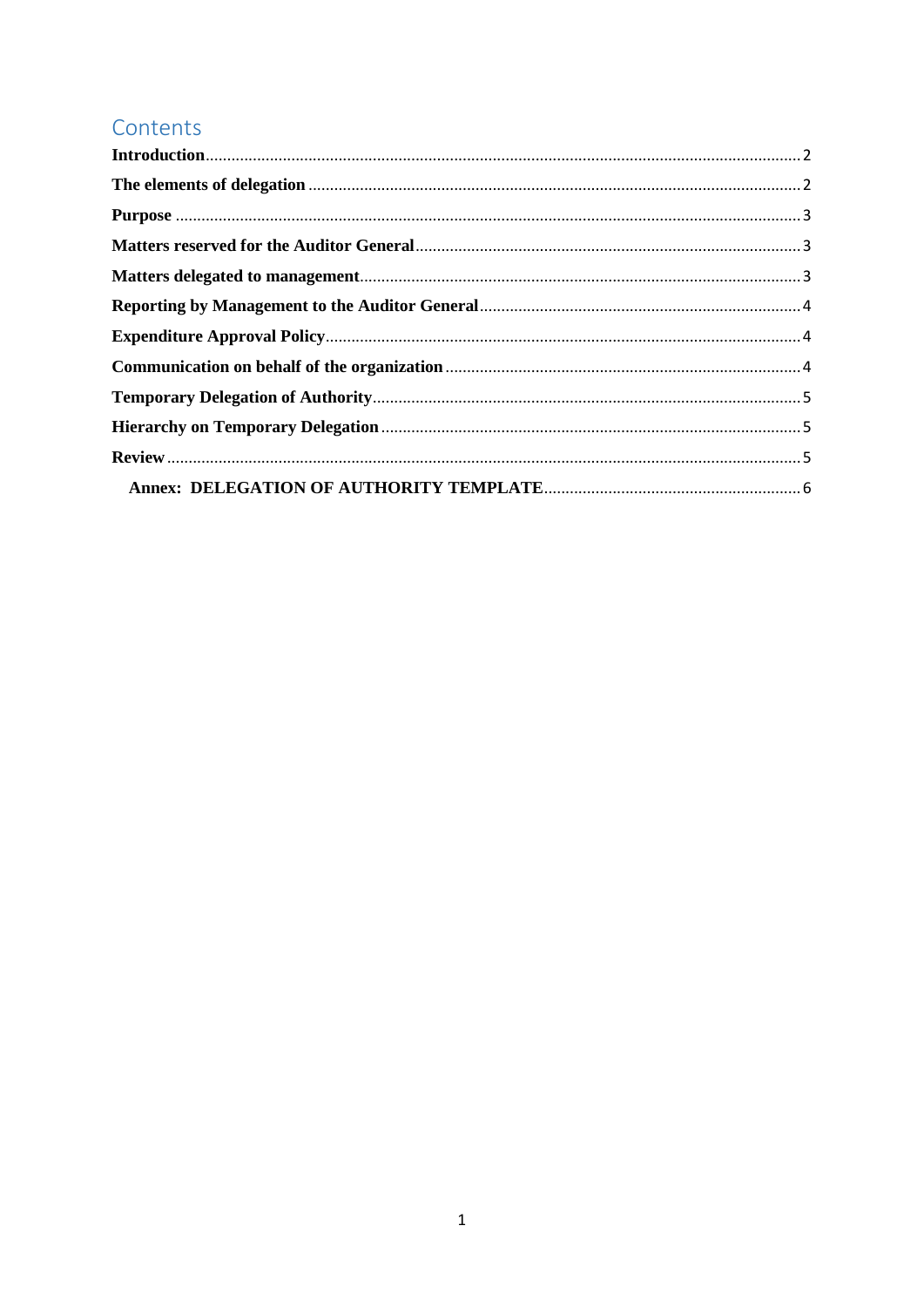#### <span id="page-2-0"></span>**Introduction**

The Office of the Auditor General was established in May 1992 by Proclamation No. 23/1992, which was later repealed and replaced by Proclamation No. 37/1993. The mandate of the OAG was also spelled out in Legal Notice 14/1993 Article 2/25. The Auditor General remains responsible for the exercise of all the mandates of the Office of the Auditor General (OAG).

Regardless of the provisions of this policy, the Auditor General may at any time determine any matter within the competence of the OAG either at the Auditor General's initiative or on the recommendation of an officer to whom the matter is delegated.

#### <span id="page-2-1"></span>**The elements of delegation**

Delegation of Authority means division of authority and powers downwards to the subordinate. Delegation is about entrusting someone else to do parts of your job. Delegation of authority can be defined as subdivision and sub-allocation of powers to the subordinates in order to achieve effective results. The following are the main elements of delegation:

- 1. **Authority** in context of a business organization, authority can be defined as the power and right of a person to use and allocate the resources efficiently, to take decisions and to give orders so as to achieve the organizational objectives. Authority must be well- defined. Authority always flows from top to bottom. Authority should be accompanied with an equal amount of responsibility.
- 2. **Responsibility** is the duty of the person to complete the task assigned to her/him. A person who is given the responsibility should ensure that she/he accomplishes the tasks assigned to her/him. Responsibility without adequate authority leads to discontent and dissatisfaction among the person. Responsibility flows from bottom to top. The person held responsible for a job is answerable for it.
- 3. **Accountability** means giving explanations for any variance in the actual performance from the expectations set. Accountability cannot be delegated. Accountability, in short, means being answerable for the end result. Accountability can't be escaped. It arises from responsibility.

For achieving delegation, a manager has to work in a system and has to perform following steps: -

- 1. Assignment of tasks and duties
- 2. Granting of authority
- 3. Creating responsibility and accountability

In the OAG, delegation of authority is subdivided into functional delegation where a person is delegated based on the job description and function he/she performs on the OAG, and temporary delegation, where a person is delegated with a specific authority in the absence of the delegator. In essence, while functional delegation is a delegation to a particular position and is relatively permanent temporary delegation is a delegation of authority to a particular person and is always temporary.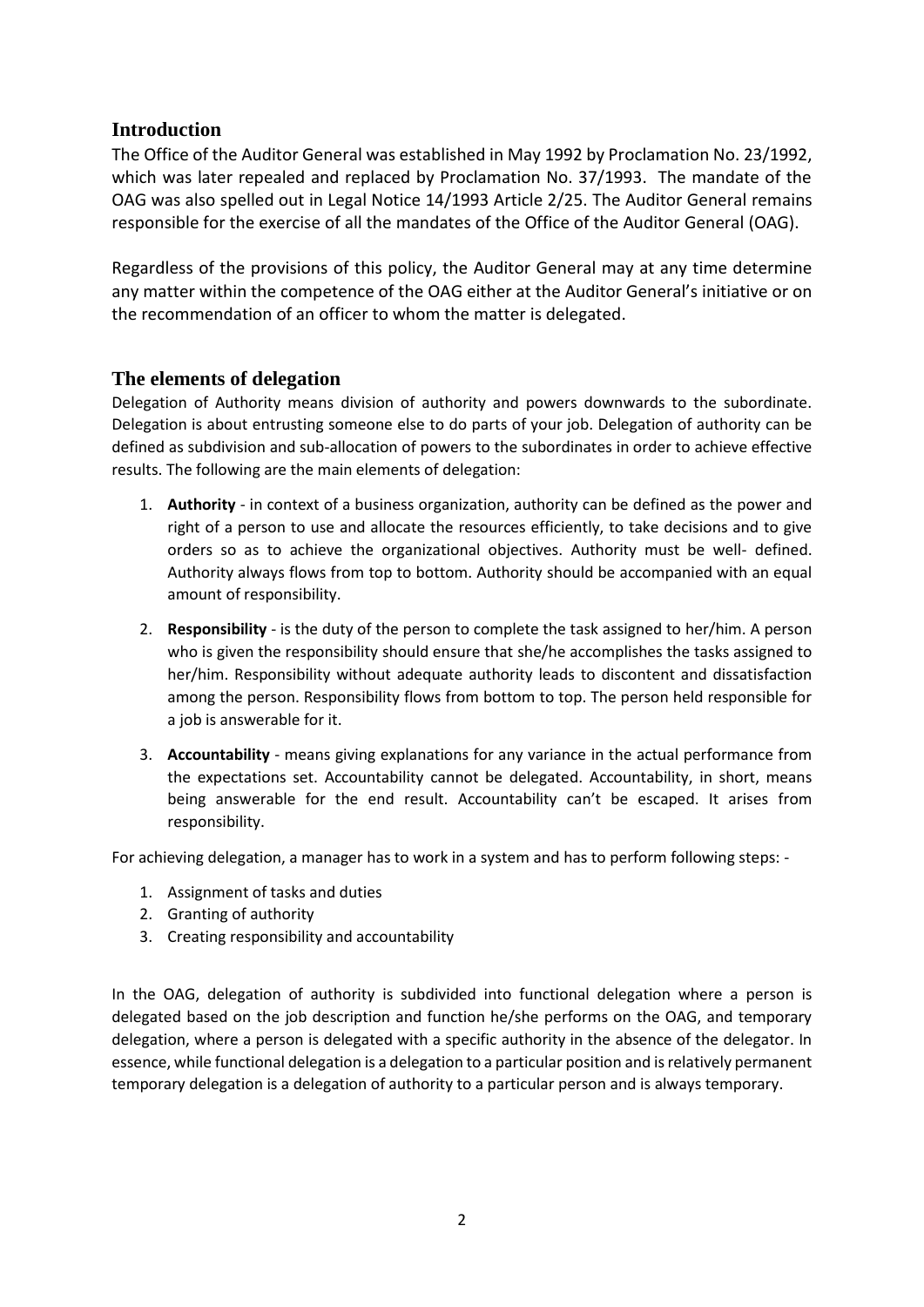## <span id="page-3-0"></span>**Purpose**

The Delegation of Authority Policy is a policy that has been established by the Office of the Auditor General (OAG) to:

- Set out matters specifically reserved for the Auditor General and those matters delegated to management;
- Set out matters reserved for specific roles in the organization;
- Establish expense approval limits by role. The functions exercised by the Auditor General and those delegated to management are subject to ongoing review to ensure that the division of functions remains appropriate.

## <span id="page-3-1"></span>**Matters reserved for the Auditor General**

Matters specifically reserved for the Auditor General include:

- Decisions about organizational strategy and policies
- Approval of Audit reports
- Approval of international travels
- Matters involving financial amounts above ERN 50,000.00 and all transactions related to foreign currency
- Approval of contracts and obligations above ERN 50,000.00
- Approval of or changes to the proposed annual budget
- Approval of Standing Orders and Scheme of Delegation.
- Approval of Annual Accounts and Annual Reports.
- Approval of external audit arrangements
- All matters with the potential to have a material impact on the reputation of the organization.

In exceptional circumstances, in the absence of the Auditor General, the Director Generals in consultation with head of the relevant function, may take the necessary decision and report the action taken to the Auditor General on time.

## <span id="page-3-2"></span>**Matters delegated to management**

Other than as expressly provided in this policy, all matters not specifically reserved for the Auditor General and necessary for the day---to---day management of the organization, and the implementation of corporate objectives, are delegated to management. Management may sub---delegate where appropriate. The organization's policies and procedures provide Guidance on the execution of specific roles and responsibilities. Management shall be responsible for:

- Ensuring that the organization's day--‐to--‐day operations including audits are carried out in accordance with all legal and regulatory requirements
- Ensure that the organization's policies, practices and decisions are undertaken in a manner that is prudent, equitable and consistent with commonly accepted business practices and professional ethics
- Ensure that the organization's assets are protected, adequately maintained and not placed at unnecessary risk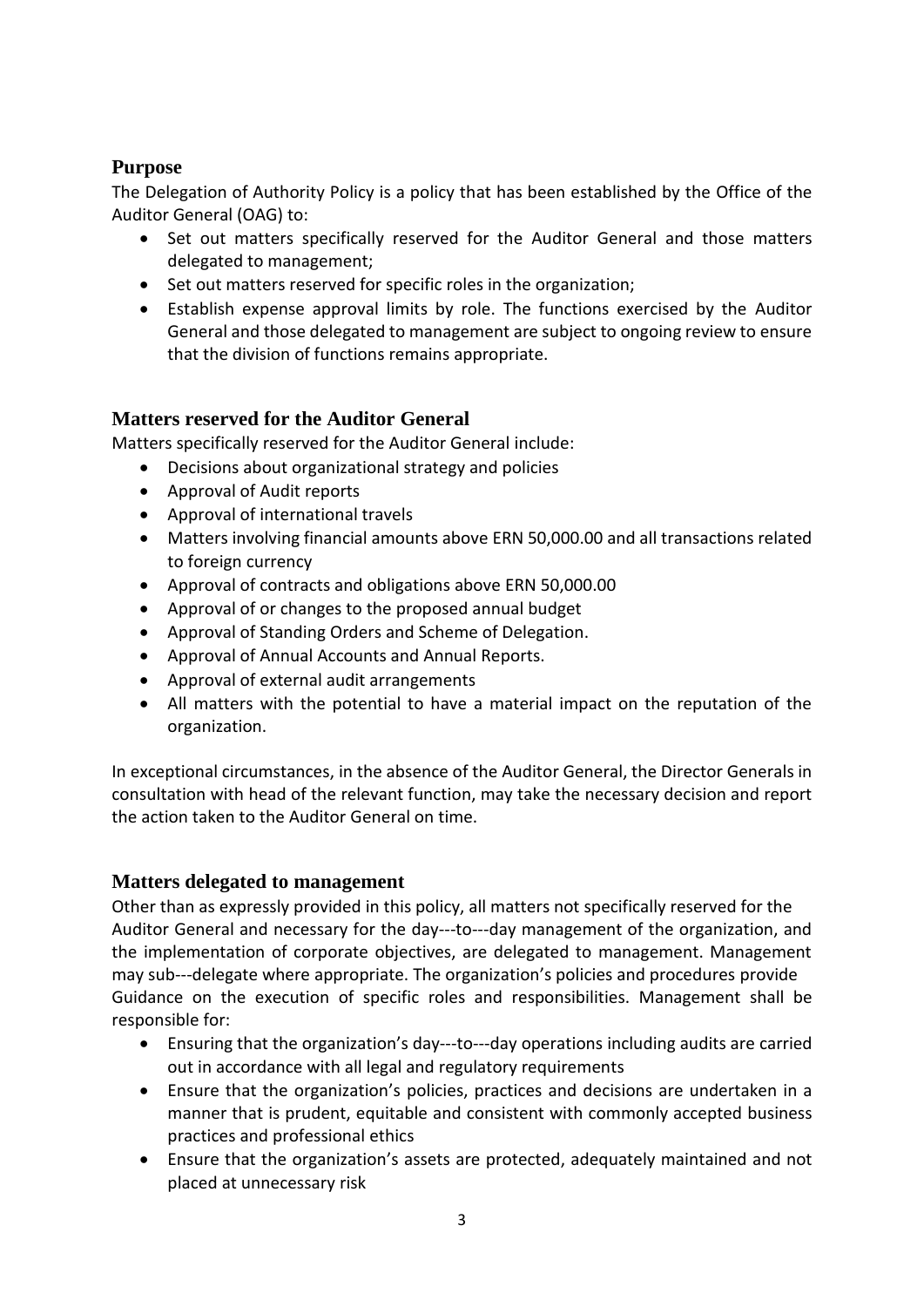- Ensure that Auditor General's approved priorities are reflected in the allocation of resources
- Ensure that budgeting is based on the Financial regulation and guidelines of the Ministry of finance and that budgets are balanced
- Promote a healthy work environment for staff that is consistent with the organization's values
- Represent the organization externally to the community, government, media and other stakeholders in ways that enhance the public image and credibility of the organization.

### <span id="page-4-0"></span>**Reporting by Management to the Auditor General**

As part of the framework established by this policy, management is required to report regularly to the Auditor General concerning the authority exercised. Reports by management shall cover such areas as quality performance, financial performance, risk management, human resource issues and other items related to organizational operations.

Management must report to the Auditor General on serious occurrences, and on a regular basis during the specified management meetings.

#### <span id="page-4-1"></span>**Expenditure Approval Policy**

Auditor General's approval shall be required for

- All capital and/or operating expenditures in excess of ERN 50,000
- All expenditures denominated in foreign currency
- Disposal of assets in excess of ERN 100,000
- Expenditures or contracts outside of the approved budget
- Opening of new bank accounts
- And others as specified by relevant directives and regulations

All operating expenditures incurred in the ordinary course of business and within the approved operating budget shall be approved by Director of Finance and Administration. The OAG, in accordance to the regulations of the Ministry of Finance, shall have a banking policy that confirms approved signatories for all contracts, purchase orders, cheques and expenditures.

#### <span id="page-4-2"></span>**Communication on behalf of the organization**

- Unless specifically authorized by the Auditor General, any verbal or written communication with media and regulatory bodies that may have an impact on the organization are limited to the Auditor General.
- Communication through Management letter, entry meetings and other audit related communications are exercised by the Director Generals or relevant directors delegated by the DGs.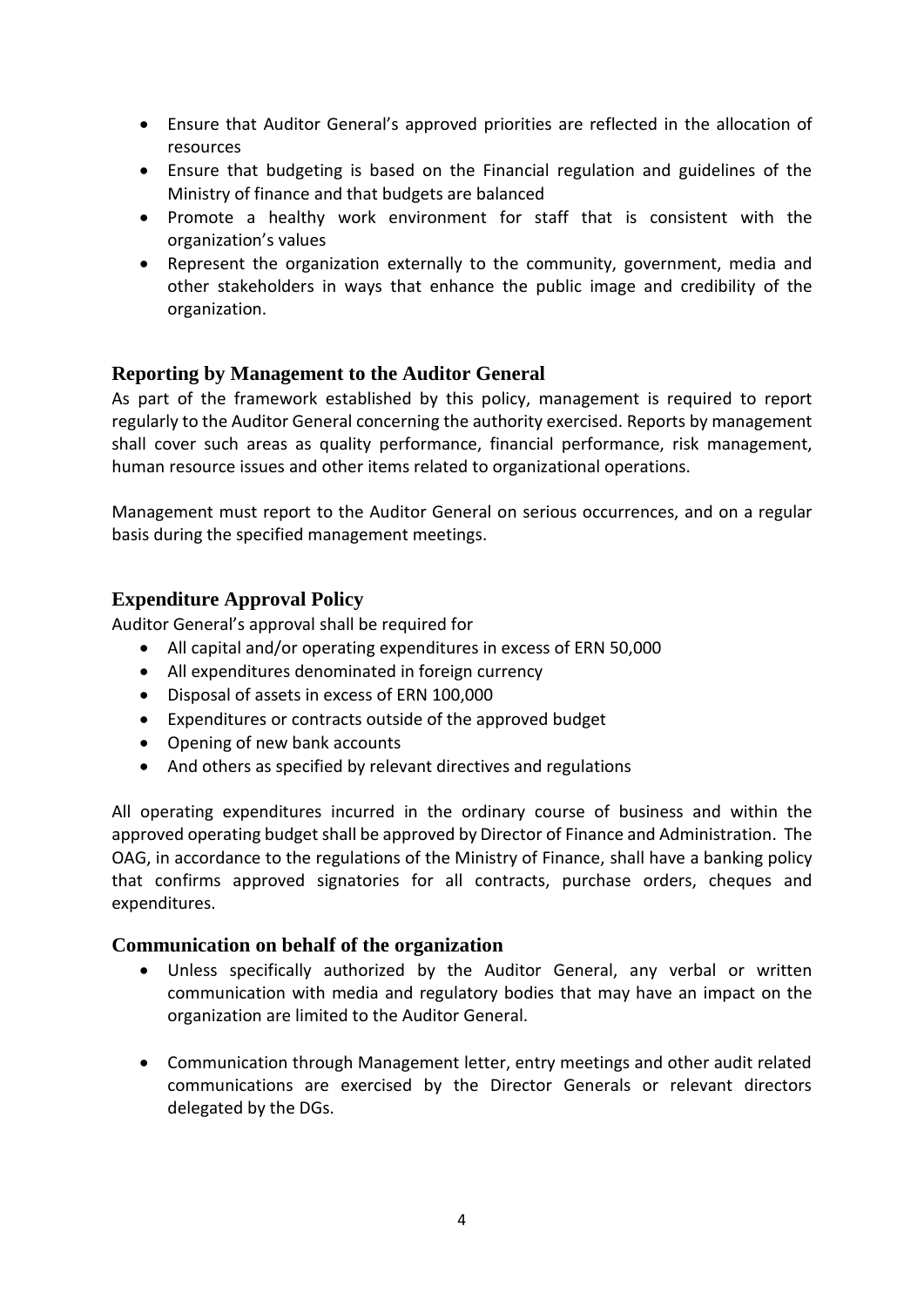#### <span id="page-5-0"></span>**Temporary Delegation of Authority**

Any role may temporarily delegate their authority to another role in case of absence. The Auditor General must be informed of the delegation and the period for which it will be in force. (see Annex for the template)

#### <span id="page-5-1"></span>**Hierarchy on Temporary Delegation**

The Auditor General, on his absence, delegates his authority to one of the Director Generals. Where the Director Generals are not available to be delegated, the Auditor General may delegate his authority to the Director of Finance and Administration. Director Generals delegate their authority to one of the Directors under their department.

In the cases where the Auditor General delegates the Finance and Administration Director and the delegation made by the Director Generals, the authority should be limited and the details should be specified in the letter of delegation.

#### <span id="page-5-2"></span>**Review**

The OAG will review the contents of, and compliance with, this policy regularly.